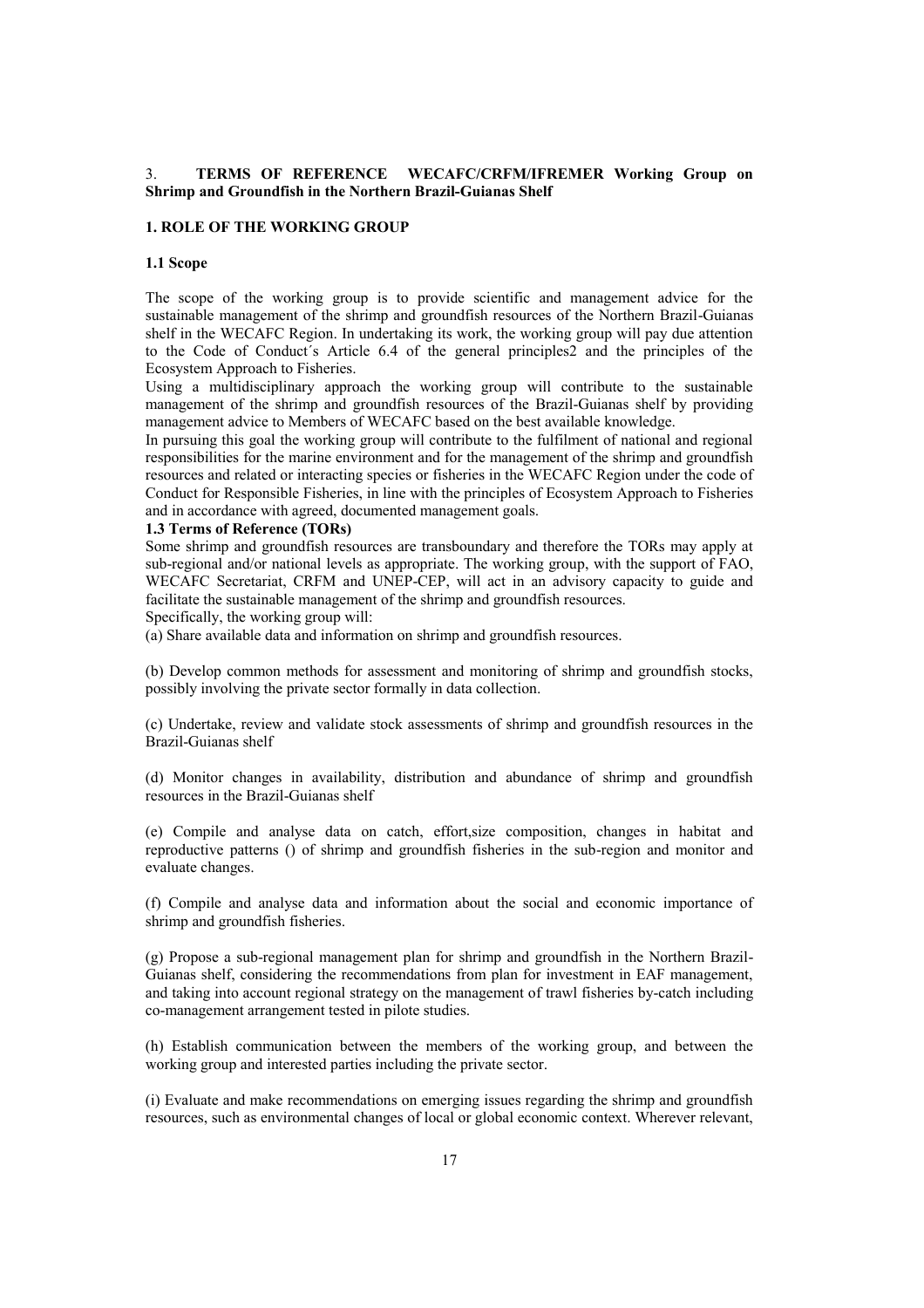address issues dealing with pollution and habitat degradation and their impacts on the shrimp and groundfish resources in collaboration with appropriate national, sub-regional and/or regional institutions or stakeholders.

(j) Establish links with the CRFM continental shelf fisheries working group as appropriate, in order to avoid duplicating efforts and tasks and optimize use of technical and financial resources.

(k) Establish link with other sub-regional initiatives (ex. CLME+, ReByC II projects) for mutual benefits.

(l) Collaborate with IUU working group on development and implementation of the regional plan of action on IUU fishing.

(m) Report to WECAFC and CRFM on the outcome of each session.

## **1.4 Mode of Operation**

*1.4.1 Role of Countries* 

The members of the working group will play a leading role in its activities through the following activities and commitments:

- Participate in agreed activities of the working group, and ensure the participation of appropriate experts;
- Implement, at the National level, the work identified in the agreed work plan of the Group;
- Host working group meetings on a rotational basis.

#### *1.4.2 Role of Convenor*

The Convenor of the working group will play a leading role during the organization of the meetings by coordinating the inputs of the members of the working group:

- Call for meetings as appropriate;
- Ensure that contributions are received in a timely manner and in the appropriate format;
- Ensure that outputs are delivered as agreed during each meeting;
- Collaborate closely with FAO-WECAFC and other sub-regional and regional organizations as appropriate.

#### *1.4.3 Role of FAO*

The FAO/WECAFC Secretariat will play a supporting role in the activities of the working group by assisting in:

- Co-coordinating the activities of the working group (including facilitate procurement of
- $\bullet$  funding);
- Providing a technical secretary and technical backstopping;
- Providing technical assistance and support to research;
- Facilitating training.
- *1.4.4 Role of other organisations (e.g.CRFM, UNEP-CEP, IFREMER,NOAA)*

Subregional organisations have an important role to play in assisting their member countries to participate fully in the activities of the working group by:

- Providing technical assistance and support;
- Facilitating procurement of funding when possible;
- Facilitating the decision-making process at the Subregional level.

#### **1.5 Communication**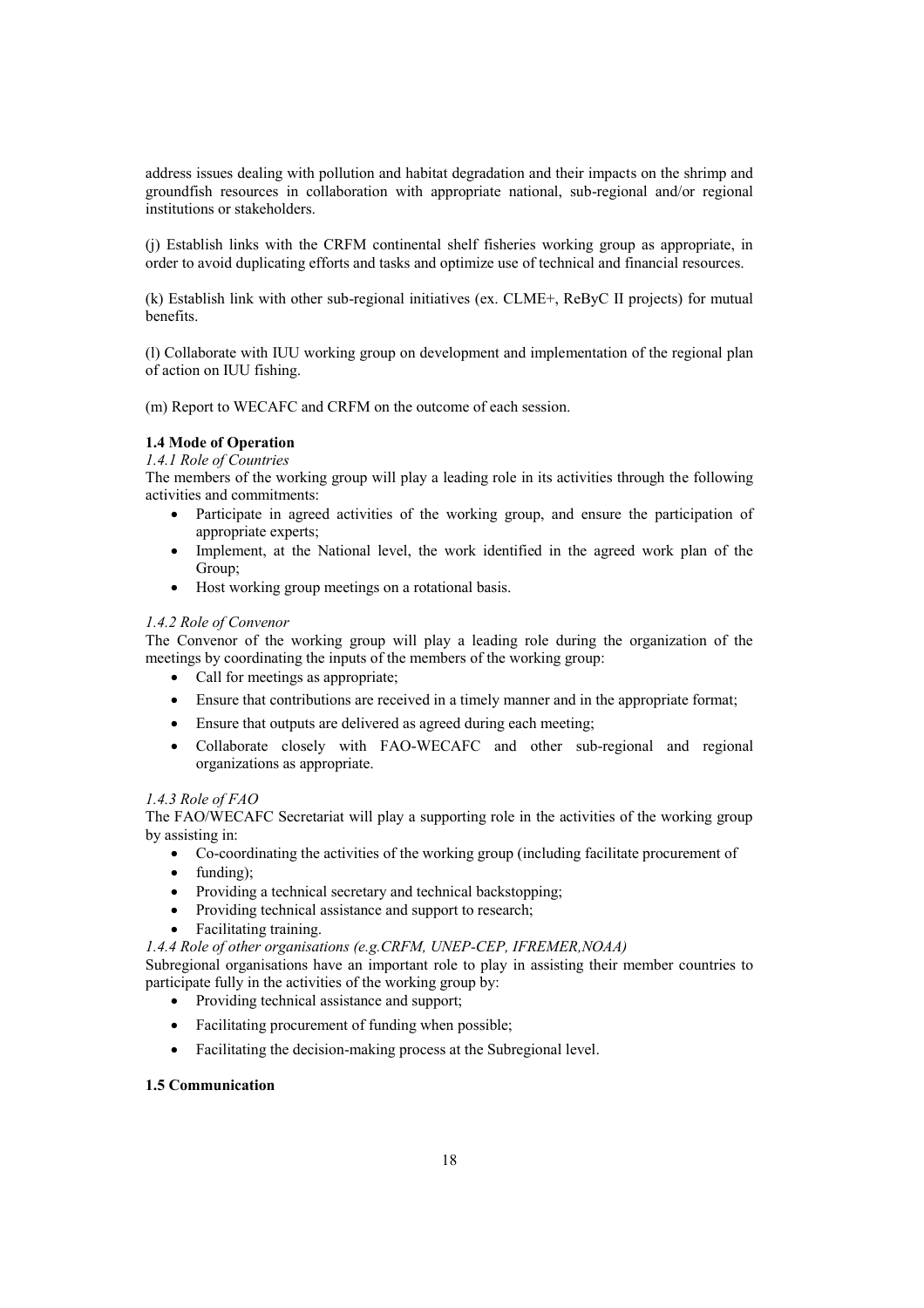A mechanism for on-going communication among working group members (Video conference, Skype and email), is essential to ensure that the work of the group is sustained between meetings. It must include all working group members.

The successful functioning of the working group also requires that each member country and organization/ agency identify a national focal point through which communications will be directed. The outputs of the working group will be communicated through working group reports to WECAFC, CRFM, UNEP-CEP, IFREMER and national fishery administrations via the WECAFC Secretariat.

## **1.6 Working Group meetings**

Working Group meetings will be organized according to the workplan and depending on resources available.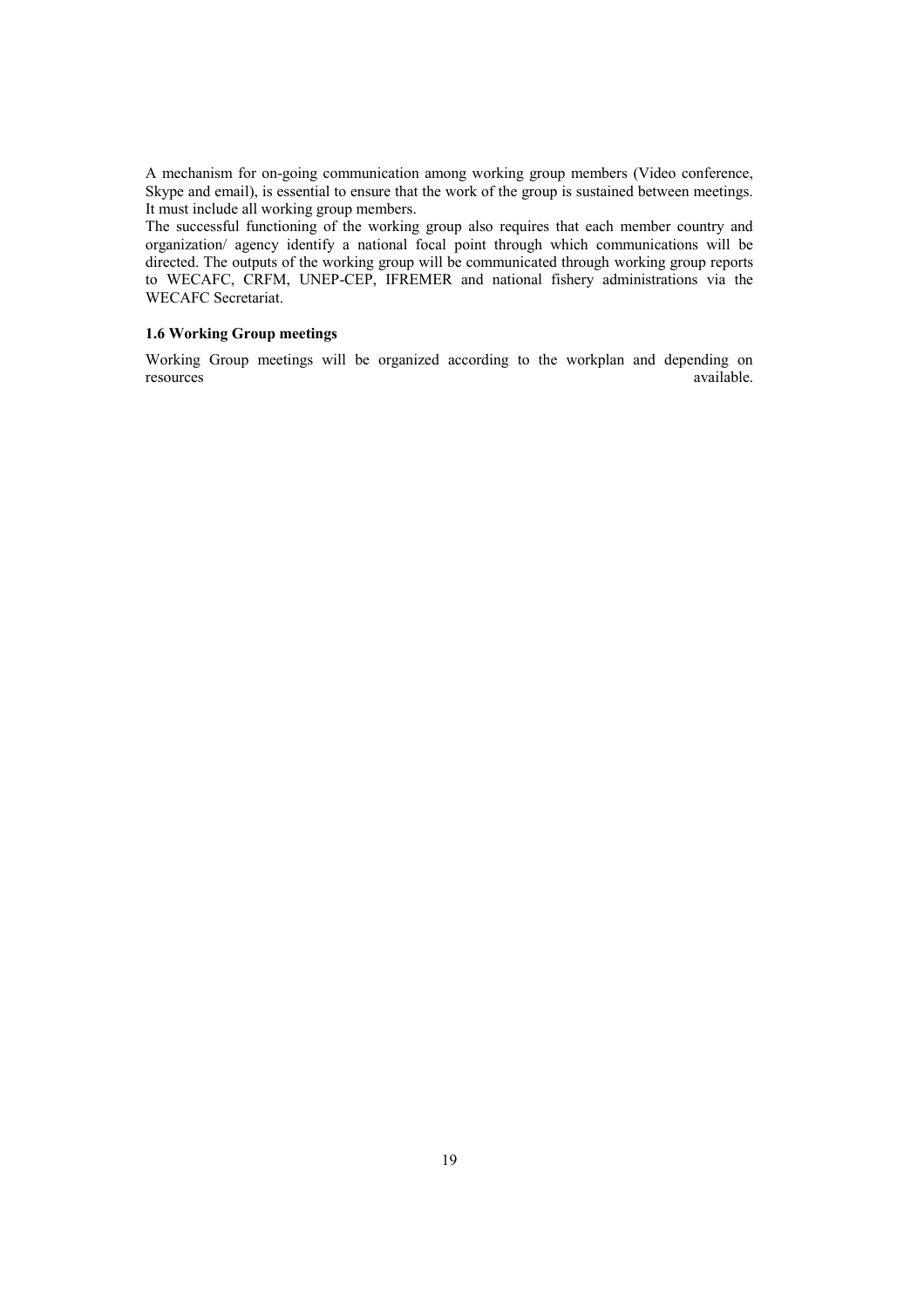## **WORK PLAN**

# **WECAFC/CRFM/IFREMER Working Group on Shrimp and Groundfish in the Guianas-Brazil Shelf (WGSGF)**

| <b>Activity</b> |                                                                                                                                                                                                                                         | <b>Timeframe</b>                            | <b>Responsible</b>                                                               | <b>Status</b>                                                                  |
|-----------------|-----------------------------------------------------------------------------------------------------------------------------------------------------------------------------------------------------------------------------------------|---------------------------------------------|----------------------------------------------------------------------------------|--------------------------------------------------------------------------------|
| 1.              | Finalization, publication<br>and dissemination of the<br>Report<br>the<br>WG<br>of<br>meeting<br>Barbados<br>in<br>September 17-18 2018                                                                                                 | September<br>2018                           | CRFM/IFREMER/WECAFC<br>and FAO with inputs from<br>meeting participants          | Complete (needs<br>dissemination.                                              |
|                 | 2. Provide technical<br>and<br>scientific<br>advice<br>to<br>national governments and<br><b>WECAFC Commission</b>                                                                                                                       | May 2018-<br>December<br>2020               | WG members;                                                                      | Continuing                                                                     |
| 3.              | Report to the:<br>$-17th$<br>of<br>session<br>WECAFC,<br>January<br>$\overline{\phantom{m}}$<br><b>July 2019</b><br>- 9th meeting of the<br><b>WECAFC</b><br>Scientific<br>Advisory Group (SAG),<br>November 2018.                      | As<br>deadlines<br>for reporting<br>require | <b>WECAFC</b> Secretariat                                                        | Reporting<br>to<br><b>WECAFC</b><br>in<br>Already<br>July.<br>reported to SAG. |
| 4.              | Support formulation of<br>sub-regional<br>plan<br>for<br>IUU fishing in Guianas-<br>Brazil Shelf by attending<br>IUU<br>meeting<br>and<br>providing<br>inputs<br>to<br>drafting process                                                 | September<br>$2018 - July$<br>2019          | Working Group with Support<br>from CLME+                                         | Continuing                                                                     |
| 5 <sub>1</sub>  | Collaborate with the Data<br>and Statistics Working<br>Group to respond to the<br>requirements presented at<br>Working Group's<br>the<br>meeting<br>Identify focal points<br>provision<br>of<br>for<br>shrimp<br>and<br>groundfish data | October<br>2018-<br>December<br>2019        | Working Group Members<br>supported<br>by<br><b>IFREMER/CRFM</b><br>and<br>WECAFC | Continuing                                                                     |
| 6.              | Formulate<br>draft<br>sub-<br>regional<br>management<br>plan for<br>shrimp<br>and<br>groundfish in Guianas-<br><b>Brazil Shelf</b>                                                                                                      | December<br>2019                            | Working Group with Support<br>from CLME+ and Members                             | Continuing                                                                     |
| 7.              | Reactivate<br>Stock<br>assessment work:                                                                                                                                                                                                 | 2019<br>Early<br>for                        | IFREMER/<br>CRFM/WECAFC<br>in                                                    | Data<br>needs<br>workshop                                                      |

The joint Working Group intends to carry out the following activities in 2018-2020: